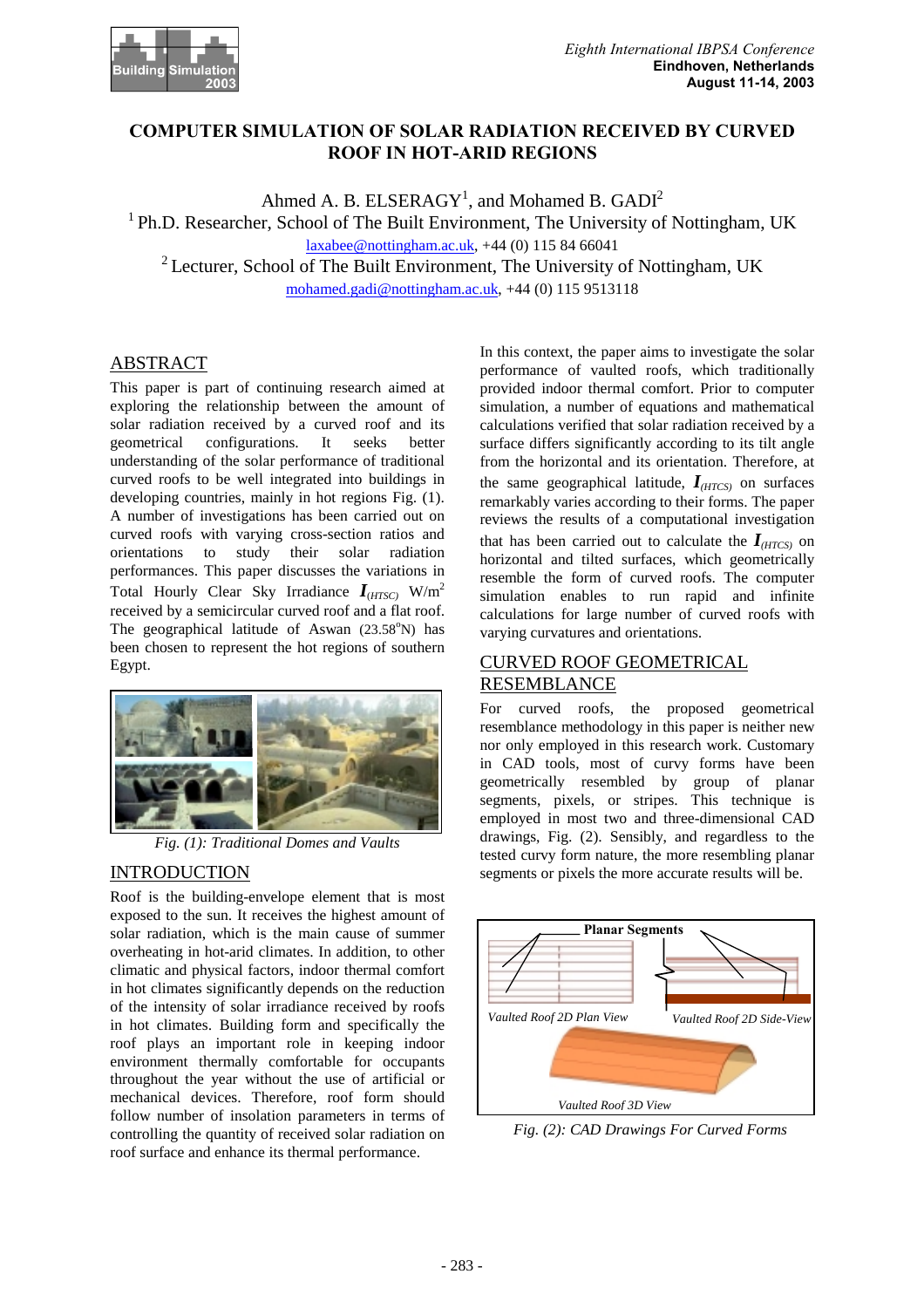Fig. (3) shows a curved roof-cross section *(CCS)*, which has been geometrically resembled by two types of planar segments. This simplifies the calculations of solar radiation intensity on curved roof surfaces.



*Fig. (3): The Two Proposed Planar Segments* 

According to their workability, tangent planar segments have been only used in the semicircular curved roof, which is discussed in this paper, Fig. (4). This is called the standard curved roof cross section CCS*(std)*, in which A equals B. A number of CCSR with varuing curvatures*,* where A not always equal B  $(i.e. A=B, A>B, \& A, has been carried out in order$ to investigate the influence of the CCSR on the received solar radiation the intensity on curved roofs<sup>1</sup>. CCSR, where A does not equal B *(ellipse cases)*, must be resembled by joint-planar-segments, Fig. (4).



*Fig. (4): Segments Slopes Within The Two Employed Planar Segments Methodologies* 

 $\overline{a}$ 

The gradients of both planar segments types can be geometrically and mathematically defined, Fig. (5) & Table (1).



*Fig. (5): The Geometrical Resemblance of The CCS(std) & Planar Segments Slopes* 

*Table 1:Generated Segments Slopes* 

| Radius Slopes (Radian = $5^{\circ}$ ) & Slope Angles of Resembling |              |              |              |              |              |              |              |            |  |  |  |
|--------------------------------------------------------------------|--------------|--------------|--------------|--------------|--------------|--------------|--------------|------------|--|--|--|
| <b>Planar Segments</b>                                             |              |              |              |              |              |              |              |            |  |  |  |
| $5^{\circ}$                                                        | 10°          | $15^{\circ}$ | $20^{\circ}$ | $25^\circ$   | $30^\circ$   | $35^\circ$   | $40^{\circ}$ | $45^\circ$ |  |  |  |
| 85                                                                 | 80           | 75           | 70           | 65           | 60           | 55           | 50           | 45         |  |  |  |
| $50^\circ$                                                         | $55^{\circ}$ | 60 º         | $65^{\circ}$ | $70^{\circ}$ | $75^{\circ}$ | $80^{\circ}$ | $85^{\circ}$ | 90°        |  |  |  |
| 40                                                                 | 35           | 30           | 25           | 20           | 15           | 10           |              | 0.0        |  |  |  |

### SIMULATION DESIGN AND TOOL

The paper compares between the Hourly Total Clear Sky Irradiance *I(HTCS)* on CCS*(std)*, and flat roof. The geometrical resemblance of CCS*(std)* has been explained before in Fig. (4) & (5). CCS*(std)* has been geometrically resembled by 37 tangent segments. Each half of CCS*(std)* has been divided into eighteen tangent segments. The hourly clear sky irradiance *I(HTCS)* on the full CCS can be determined by calculating the average of the received  $I<sub>(HTCS)</sub>$  on number of planar segments along the CCS*(std),*  equation (1).

$$
I_{(HTCS)} = \frac{\sum (I_{(HTCS)} 1 : I_{(HTCS)} 37)}{37}
$$
 (1)

The calculated average of the received  $I<sub>(HTCS)</sub>$  on full CCS or on selected part is valid and appropriate to compare between intensities  $(W/m^2)$  on different forms. While, for the calculations of the received *I(HTCS)* on an entire surface area of a form, the resulted average intensity  $W/m^2$  has to be multiplied by this area  $(m<sup>2</sup>)$ . On the other hand, to compare between the total solar radiation intensities fall on two surface areas of two different forms, the surface areas have to be equal. In the case of different surface areas, the intensity  $W/m^2$  has to be multiplied by a factor that represents the surface areas ratio.

<sup>1</sup> The results of the differen curvatures CCSR are not included in this paper.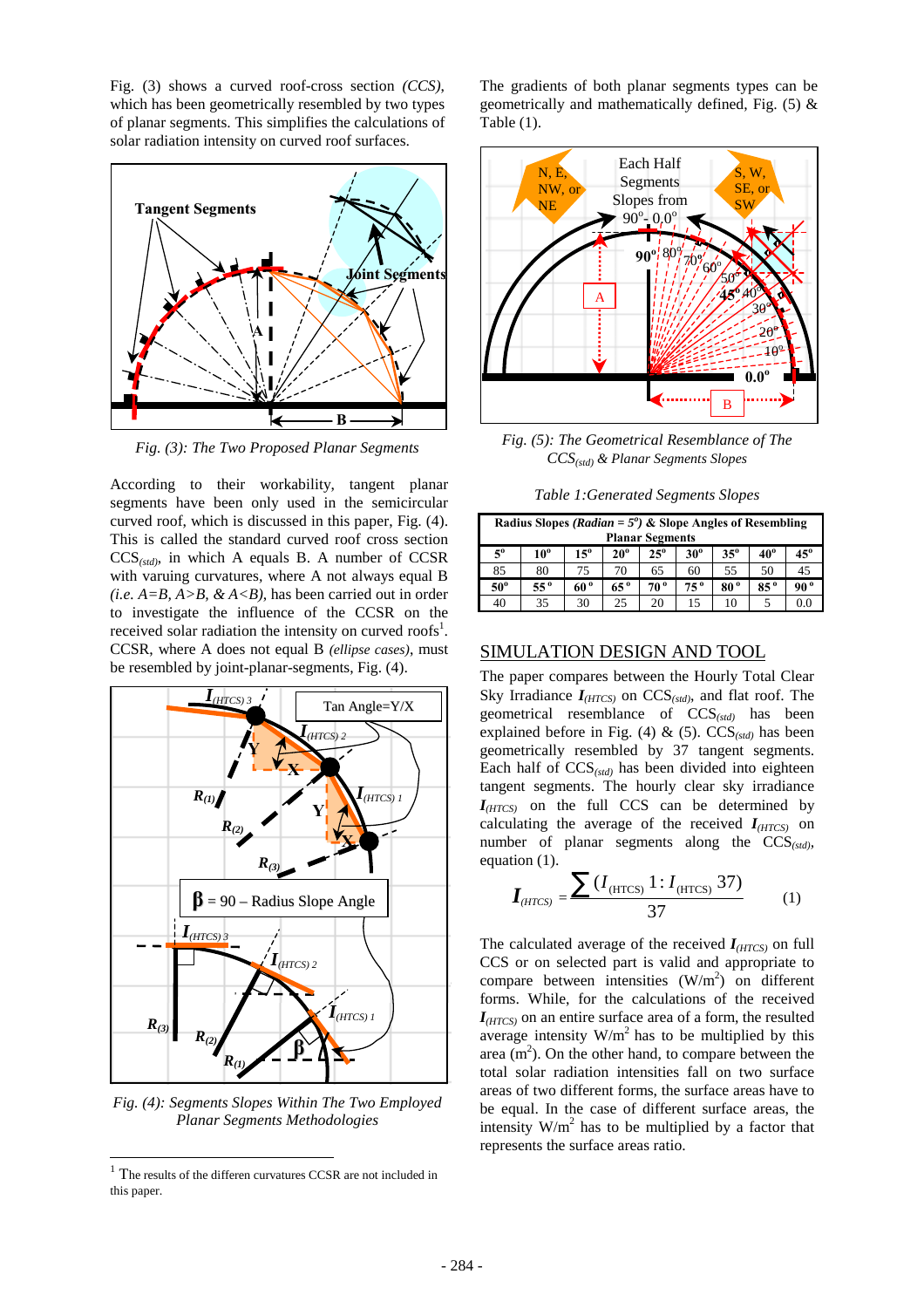*Solar Radiation Simulation Model (SRSM)* is a computer algorithm, which is developed by Professor R. H. B. Exell, 1999, King Mongkut's University of Technology Thonburi. The parametrical study in this paper is mainly based on the *SRSM.* It can be generally applied for the calculation of direct, diffuse, and ground reflected hourly irradiance on a surface at any orientation and slope according to the selected parameters and data inputs.

In general, the calculations methodology depends on computing the received *I(HTCS)* on each tilted planar segment by the *SRSM*, then calculating the average of the received *I(HTCS)* on group of planar segments, which resemble either full CCS or a particular sector of a curved roof. Roof surface has to be defined geometrically in term of angles that determine both surface slope angle and azimuth angle *(orientation or the direction that the surface faces)*.

#### DISCUSSION AND RESULTS ANALYSIS

#### **CCS***(std)* **Curvature Faces North & South**

This is the first principal-orientation that the study will employ. In this case, the longitudinal axis *(perpendicular on the CCS)* is the East-West axis. The two halves of CCS*(std)* face northward and southward. This case will be tested repeatedly during summer and winter to point out in which season the curved roof can significantly reduce the received solar radiation than flat roofs.



*Fig. 6: Curved Roofs Orientations (CCS(std) Curvature Faces Principle-Directions)* 

#### **CCS***(std)* **Faces (N-S) During June**

Fig. (7) shows the  $I<sub>(HTSC)</sub>$  on flat and curved roof CCS*(std)* during summer. The maximum received solar radiation in both roofs take place at midday. At summer, *I(HTSC)*-curves *(I(HTCS)-values distribution forms)* at both tested geometries CCS*(std)* and flat roof have similar characteristics.

Each roof *I(HTCS)-* curve ascends differently after 6:00 in the morning where both *I(HTCS)-*curves are still encountered. They reach their maximum at 12:00. During the afternoon solar radiation intensity on both roofs geometries descend differently till the two curves encounter each other again at 18:00, Fig. (7).



*Fig. 7:*  $I_{(HTCS)}$   $(W/m^2)$  on Flat Roof and  $CCS_{(std)}$ 

In both geometries (CCS*(std)* & flat roof), *I(HTSC)*-curve has symmetrical increase and decrease gradients around midday, Fig. (7). Approximately, at 6:00 and 18:00 both CCS*(std)* and flat roof receive equal *I(HTSC)* values, 104  $\text{W/m}^2$  and 106W/m<sup>2</sup> respectively. The minimum difference between the two  $I_{(HTSC)}$ -curves has been recorded at the early-morning and the lateafternoon. It slightly increases till it reaches the maximum at  $12:00$  ( $1070 - 683 = 387$  W/m<sup>2</sup>).  $I_{(HTSC)}$ curve for flat roof starts and ends with steeper gradients comparatively to CCS*(std)* ones, then it gets smoother around 12:00 at both roofs geometries.

## **CCS***(std)* **Faces (N-S) During December**

Fig. (8) shows the  $I<sub>(HTSC)</sub>$  on flat and curved roofs  $CCS_{(std)}$  during winter. Identical to the previous scenario in summer, the maximum received solar radiation by each roof takes place at 12:00. Moreover, in winter both geometries CCS*(std)* and flat roof have similar characteristics of *I(HTSC)*-curves.



*Fig. 8: I(HTCS) (W/m<sup>2</sup> ) on Flat Roof and CCS(std)*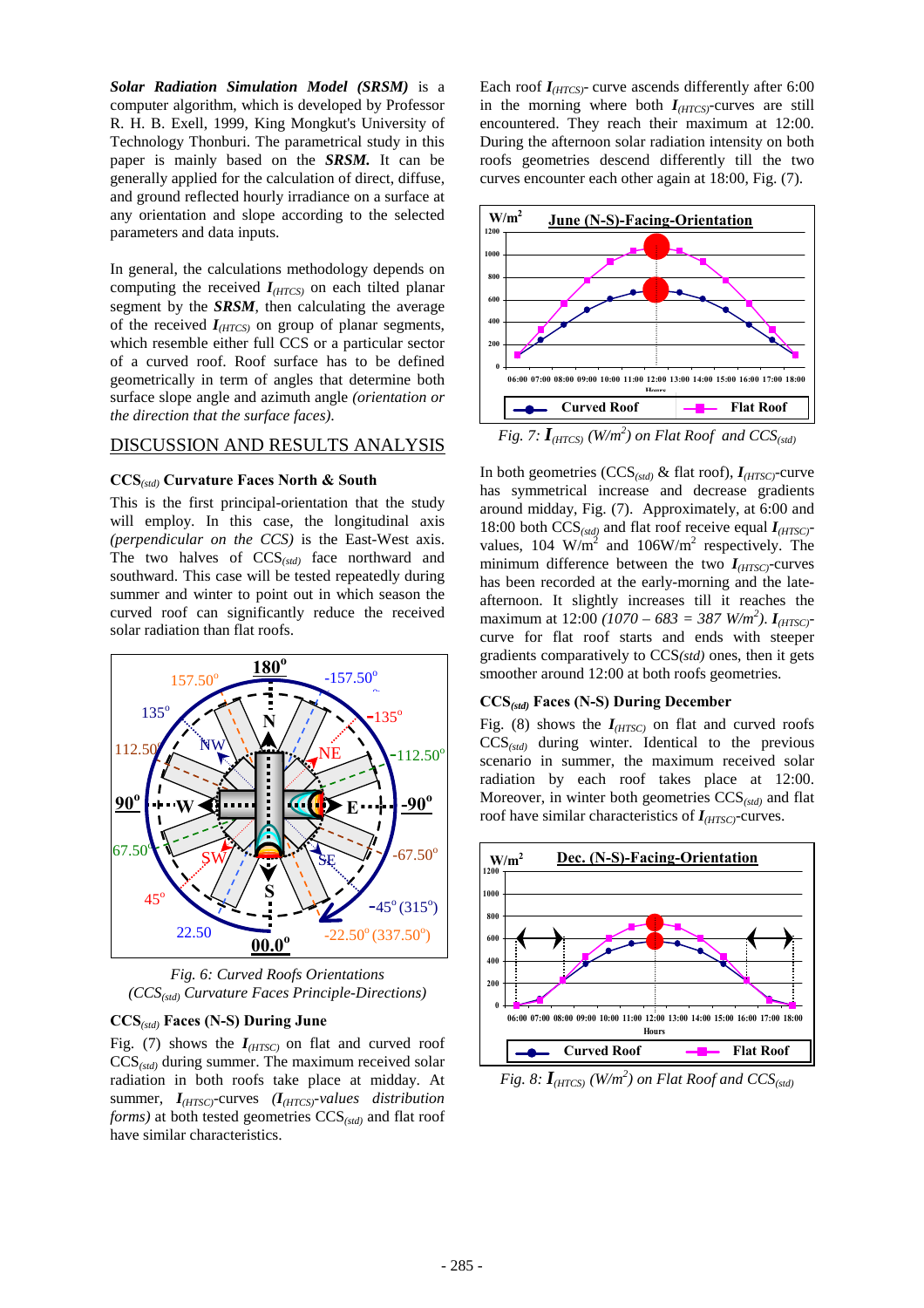Each  $I<sub>(HTCS)</sub>$ -curve ascends after 6:00 in the morning where both *I(HTCS)*-curves are still encountered. They behave differently during 7:00. The two curves get very close during 8:00 before reaching their maximum at midday. During the afternoon period *I(HTCS)-*curve for each roof geometry behaves symmetrical to its behaviour prior to 12:00. Each *I(HTCS)*-curve descends differently till the two curves get very close again at 16:00 and they encounter each other at 18:00, Fig. (8).

In both geometries (CCS*(std)* & flat roof), *I(HTCS)*-curve has symmetrical increase and decrease gradients in noon period. Moreover, *I(HTCS)*-mirrored-values around midday, which both roofs geometries received are equal. CCS*(std)* receives slightly more solar radiation than the flat roof at 7:00 and 17:00, 55.5  $W/m<sup>2</sup>$  and 40  $W/m<sup>2</sup>$  respectively.

 At 8:00 and 16:00, a similar scenario to what has been observed at 6:00 and 18:00 during summer, in which approximately equal *I(HTCS)*-values are recorded at both  $\text{CCS}_{(std)}$  and flat roof, 221 W/m<sup>2</sup> and  $224$  W/m<sup>2</sup> respectively. On the contrary to what has been observed in summer, the noticeable difference has been shifted 2 hours *(from 7:00 & 17:00 in summer to 9:00 & 15:00 in winter)*.

As shown previously in Fig. (8), the difference between the two geometries  $I<sub>(HTCS)</sub>$ -curves records its minimum at the early-morning and the late-afternoon hours. It increases and reaches the maximum at 12:00  $(740 - 576 = 164 \text{ W/m}^2)$ .  $I_{(HTCS)}$ -curve for flat roof starts and ends with steeper gradients comparatively to CCS*(std)* ones It gets smoother around 12:00 at both geometries.

Fig. (8) also shows that during the early-morning and the late-afternoon hours CCS*(std)* and flat roof receive very close  $I<sub>(HTCS)</sub>$ -values (nearly equal), which is dissimilar to (N-S) orientation in summer. This could be even better during winter in which there is no need to reduce the received solar radiation by roofs surfaces. Moreover, receiving solar radiation in winter at the early-morning and the late-afternoon hours is desirable.

#### **CCS***(std)* **Curvature Faces East & West**

This is the second principal-orientation that the study will employ. In this case, the longitudinal axis *(perpendicular on the CCS)* is the (N-S) axis. The two halves of CCS*(std)* face eastward and westward. As it has been applied before in the previous principle-orientation, this case will be also tested independently during summer and winter. This determines the performance of curved roof in different seasons throughout the year.

#### **CCS***(std)* **Faces (E-W) During June**

Fig. (9) shows the distribution forms of  $I<sub>(HTCS)</sub>$ received by flat and curved roof CCS*(std)* during summer. Similar to the case of summer while the two geometries face north and south, the maximum received solar radiation on both roofs at this orientation takes place at midday. Both testedgeometries CCS*(std)* and flat roof have similar characteristics of *I(HTCS)*-curves, which ascend differently at each roof geometry after 6:00 in the morning where both curves are still countered. Both *I(HTCS)*-curves get very close during 8:00 and before reaching their maximum at 12:00. During the afternoon *I(HTCS)*-curves for each roof descends differently till the two curves get very close again at 17:00. They get countered at 18:00, Fig. (9).



*Fig. 9:*  $I_{(HTCS)}$   $(W/m^2)$  on Flat Roof and  $CCS_{(std)}$ 

*I(HTCS)-*curves in both geometries (CCS*(std)* & flat roof) have symmetrical increases and decreases gradients around 12:00. Dissimilarly, at 6:00 and 18:00 both  $CCS_{(std)}$  and flat roof do not receive equal  $I_{(HTCS)}$ values, 170  $W/m^2$  and 106W/m<sup>2</sup> respectively. As shown in Fig. (9), the desirable difference between the two  $I<sub>(HTCS)</sub>$ -curves records its minimum at 8:00 and 16:00. It slightly increases till it reaches the maximum at  $12:00$  (1070 – 684 = 386 W/m<sup>2</sup>), which is nearly identical to what has been recorded at (N-S) in summer. Flat roof *I(HTCS)-*curve starts and ends with steeper gradients comparatively to CCS*(std)* ones. The gradients of both roofs *I(HTCS)-*curves get smoother around 12:00.

Fig. (9) shows that throughout the day there are two time periods *(6:00-7:00 and 17:00-18:00)* in which  $CCS_{(std)}$  receives more  $I_{(HTCS)}$  than the flat roof. These time periods did not exist when the CCS*(std)* faced (N-S) in summer. The desirable time in which CCS*(std)* receives less *I(HTCS)* comparatively to flat roof is shorter 2 hours at (E-W) with the comparison to (N-S) in summer. For CCS*(std)* faces (E-W), this time period starts one hour later and it ends one hour earlier in comparison to (N-S).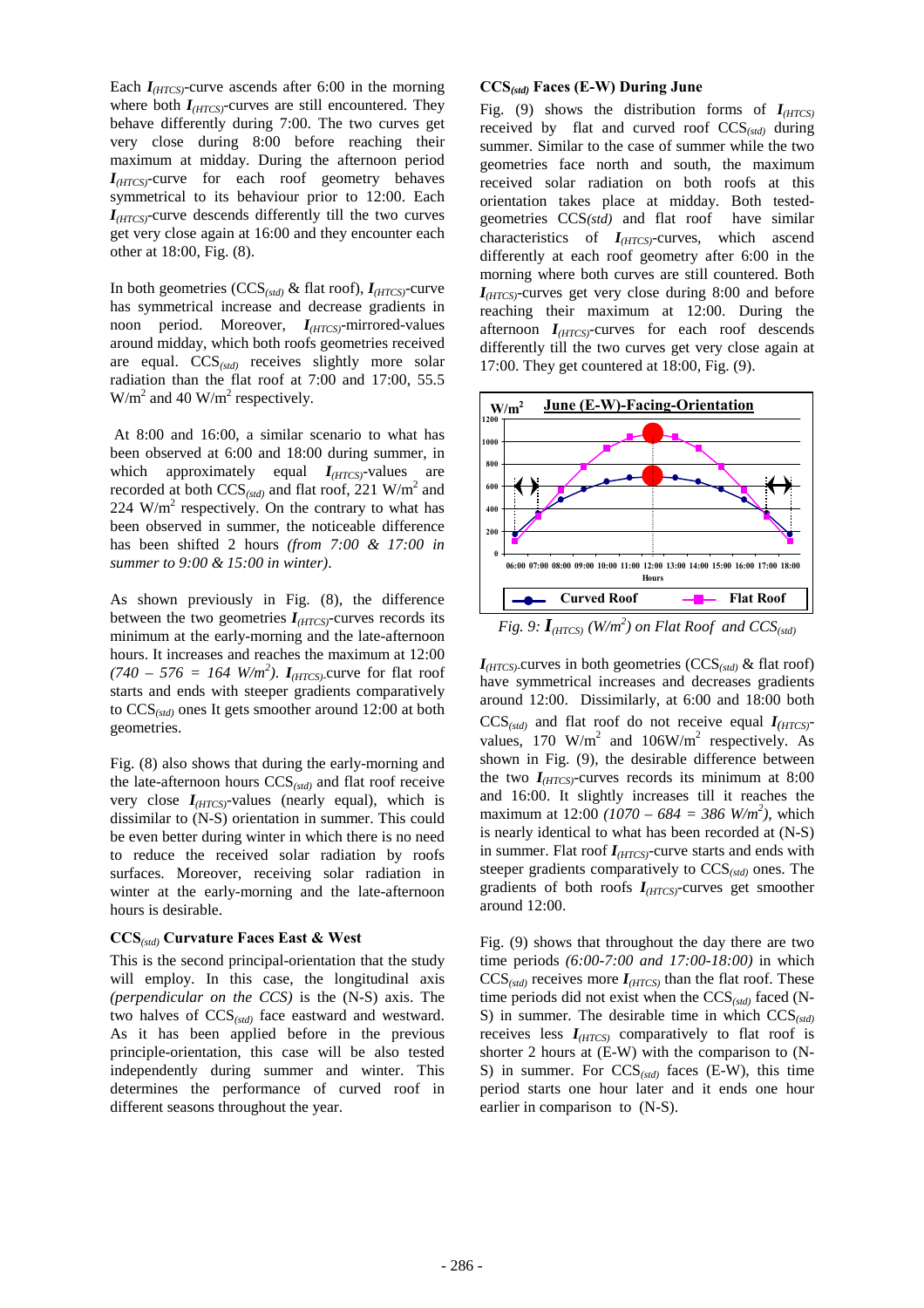#### **CCS***(std)* **Faces (E-W) During December**

Fig. (10) shows the *I(HTCS)* on flat and curved roof during winter. Similar to all previous cases and particularly to the (N-S)-facing-orientation in winter, the maximum received solar radiation on both roofs takes place at midday. Moreover, both geometries CCS*(std)* and flat roof have similar characteristics for their *I(HTCS)-*curves. Independently, each geometry  $I<sub>(HTCS)</sub>$ -curve ascends after 6:00 in the morning where both *I(HTCS)*-curves are still encountered. They behave differently during 7:00. The two curves get very close during 8:00 before reaching their maximum at midday as same as previous cases and scenarios. During the afternoon *I(HTCS)-*curve of each geometry behaves symmetrically to its behaviour prior to 12:00. Each *I(HTCS)*-curve descends differently till the two curves get very close again at 16:00. They encounter each other at 18:00, Fig. (10).



*Fig. 10:*  $I_{(HTCS)}$   $(W/m^2)$  on Flat Roof and  $CCS_{(std)}$ 

In both geometries (CCS*(std)* & flat roof), *I(HTCS)* has symmetrical increase and decrease gradients around noon period. According to the low altitude angle of sun during winter, especially at sunrise and sunset, both CCS*(std)* and flat roof do not receive solar radiation at 6:00 in the morning and at 18:00 in the afternoon. Whereas, at 7:00 and 17:00 CCS*(std)* receives slightly more solar radiation than the flat roof, 55.5W/m<sup>2</sup> and 40W/m<sup>2</sup> respectively.

Both  $CCS_{(std)}$  and flat roof receive 221W/m<sup>2</sup> and  $224W/m^2$  respectively in winter. Comparatively to summer of this orientation, the noticeable difference between the two roofs  $I<sub>(HTCS)</sub>$ -values is shorter 2 hours. It is delayed one hour before 12:00 *(9:00 in winter instead of 8:00 in summer)*. While, this difference is recorded one hour earlier during the afternoon *(15:00 in winter instead of 16:00 in summer).* 

As shown in Fig. (9), the difference between the two *I(HTCS)-*curves records its minimum at the earlymorning and the late-afternoon hours. This difference increases and reaches the maximum at 12:00 *(740 –*   $576 = 164$  *W*/*m*<sup>2</sup>). Flat roof *I*<sub>(*HTCS*)</sub>-curve starts and ends with steeper gradients comparatively to CCS*(std)* ones. Both roofs *I(HTCS)-*curves get smoother around noon period.

Similar to what has been noticed previously during winter in (N-S)-facing-orientation, Fig. (10) also shows that during the early-morning and the lateafternoon hours CCS*(std)* receives more solar radiation than the received by the flat roof *(nearly very close values)*. Even more, the received solar radiation intensity by CCS*(std)* at (E-W) is slightly higher than that received by a similar geometry faces (N-S). This may add more credits for curved roof faces (E-W) in terms of receiving more solar radiation during winter.

#### **CCS***(std)* **Curvature Faces Northwest & Southeast**

This is the first secondary-orientation that the study employs. In this case, the longitudinal axis *(perpendicular on the CCS)* is the (NE-SW) axis. The two halves of  $CCS<sub>(std)</sub>$  face NW and SE, Fig. (11). This case will be tested independently during summer and winter to clarify in which time of the year can curved roofs significantly receive less solar radiation with comparison to the flat roof.



*Fig. 11: Curved Roofs Orientations (CCS(std) Curvature Faces Secondary-Directions)*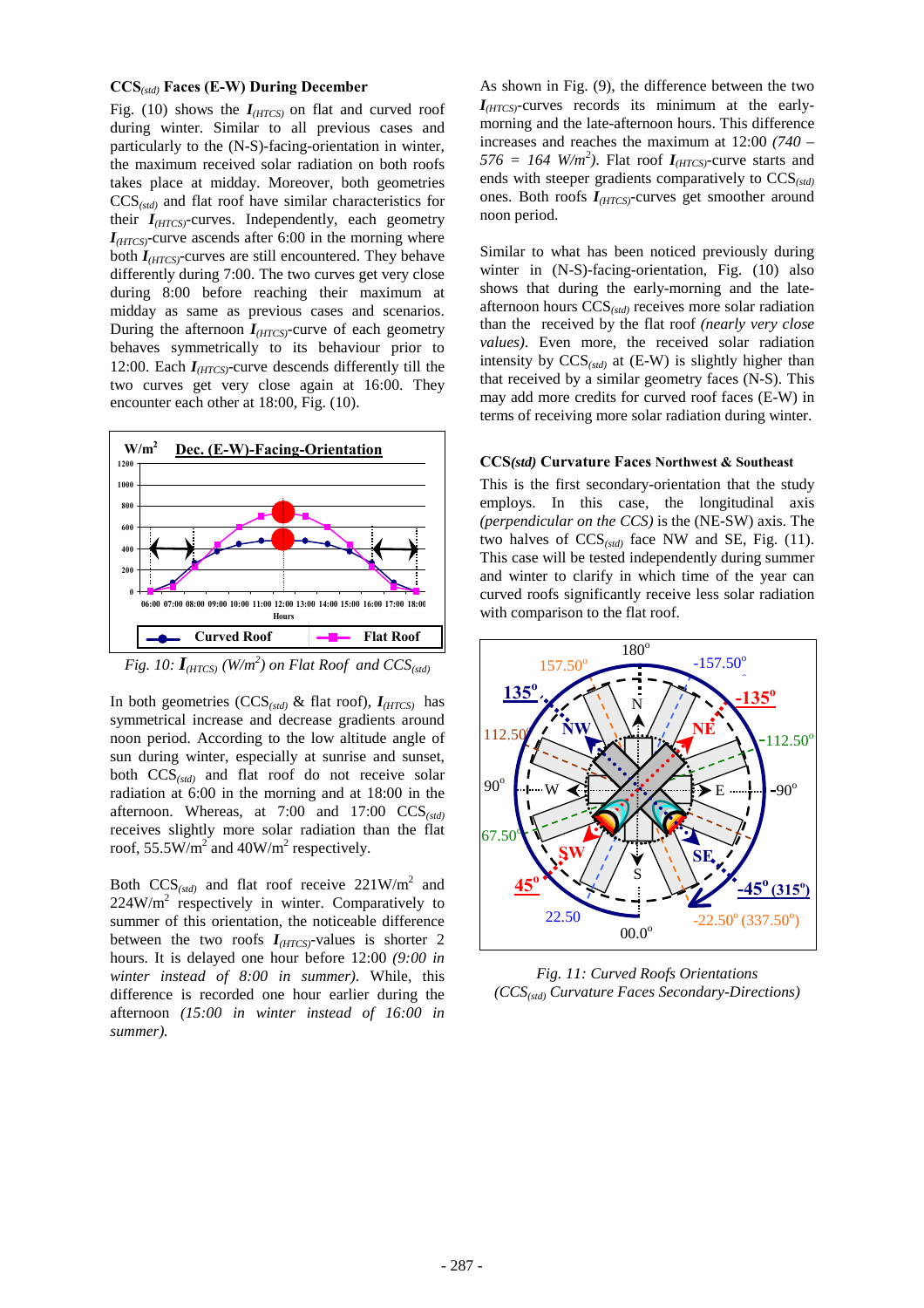#### **CCS***(std)* **Faces (NW-SE) During June**

Fig. (12) shows the  $I<sub>(HTCS)</sub>$  on flat and curved roof CCS*(std)* during summer. Similar to what has been discussed previously in the principal-directions applications, the maximum received solar radiation on both roofs also takes place at midday in this secondary-direction (NW-SE). According to its geometry, the *I(HTCS)*-values on flat roof are not influenced by orientation. Therefore, they have symmetrical distribution form around the midday axis at any direction.

On the contrary, and due to its form elevation, *I(HTCS)* values *on* curved roof are significantly effected by CCS*(std)* orientation. Therefore, their distribution form is unsymmetrical around midday. Moreover, *I(HTCS)* mirrored-values around 12:00 are not equal. Independently,  $I<sub>(HTCS)</sub>$ -curves in both geometries ascend after 6:00 in the morning where both are still encountered. They reach their maximum at midday. During the late-afternoon each geometry  $I_{(HTCS)}$ -curve descends differently till the two curves encounter each other again at 17:00. At 18:00 the two curves counter each other, Fig. (12).



*Fig. 12:*  $I_{\text{(HTCS)}}$  (W/m<sup>2</sup>) on Flat Roof and  $CCS_{\text{(std)}}$ 

*I(HTCS)*-curves before midday in summer when CCS*(std)* faces (NW-SE) are very similar to (N-S)-principledirection, whereas during afternoon both curves are similar to  $(E-W)$ .  $I<sub>(HTCS)</sub>$ -curve has similar increase and decrease gradients around noon period. During the afternoon CCS*(std) I(HTCS)*-curve does not exactly display the same gradients as before 12:00.

Both geometries (CCS*(std)* & flat roof) receive approximately equal *I(HTCS)*-values only at 6:00 in the morning,  $108 \text{ W/m}^2$  and  $106 \text{W/m}^2$  respectively, whereas they record  $168 \text{ W/m}^2$  and  $106 \text{ W/m}^2$  at 18:00. This was not the case during principledirections, where *I(HTCS)*-mirrored-values around the midday axis are equal . Consequently, the desirable difference between the two roofs  $I<sub>(HTCS)</sub>$ -curves forms an unsymmetrical shape, Fig. (12).

As shown in Fig. (12) minimum difference is recorded at 6:00 and 17:00 instead of 6:00 and 18:00 as in (N-S) orientation. It slightly increases till it reaches the maximum at 12:00 *(1070 – 684 = 386*   $W/m<sup>2</sup>$ ), which is exactly identical to what has been recorded at the two principal-directions in summer.

Fig. (12) also shows that throughout the day there is only one time-period *(17:00-18:00)* in which CCS*(std)* receives more  $I<sub>(HTCS)</sub>$  than that received by flat roof. This scenario has not existed when the CCS*(std)* faced (N-S) in summer. The (NW-SE) orientation remains more preferable orientation for CCS*(std)* than facing (E-W), which created two undesirable times during the early-morning and the late-afternoon. In other words, during June and when CCS*(std)* faces (NW-SE), the desirable time period comparatively to (N-S), in which CCS*(std)* receives less *I(HTCS)* than flat roof, is shorter one hour, as it ends one hour earlier *(17:00 instead of 18:00)*.

## **CCS***(std)* **Faces (NW-SE) During December**

Fig. (13) shows the  $I<sub>(HTCS)</sub>$  on flat roof and curved roof CCS*(std)* during winter. It shows an exceptional scenario in which the maximum received solar radiation on curved roof CCS*(std)* shifts from midday unlike the flat roof behaviour.



*Fig. 13:*  $I_{(HTCS)}$   $(W/m^2)$  on Flat Roof and  $CCS_{(std)}$ 

This scenario is not similar to any previous principaldirections in summer or winter. Even more it is different than the first secondary-direction (NW-SE) in summer. Customary the maximum  $I<sub>(HTCS)</sub>$ -value on flat roof is recorded at midday. Each *I(HTCS)*-curve in both geometries ascends after 6:00 in the morning where both curves are still encountered.

Each *I(HTCS)*-curve behaves differently during 7:00 and 8:00. *I(HTCS)*-curves get very close again during the early-morning period at 9:00, in which  $I<sub>(HTCS)</sub>$ values are nearly equal,  $430W/m^2$  and  $434W/m^2$ respectively, Fig.(13). Only after 6:00 and during the early-morning period CCS*(std)* receives notably more solar radiation than the flat roof.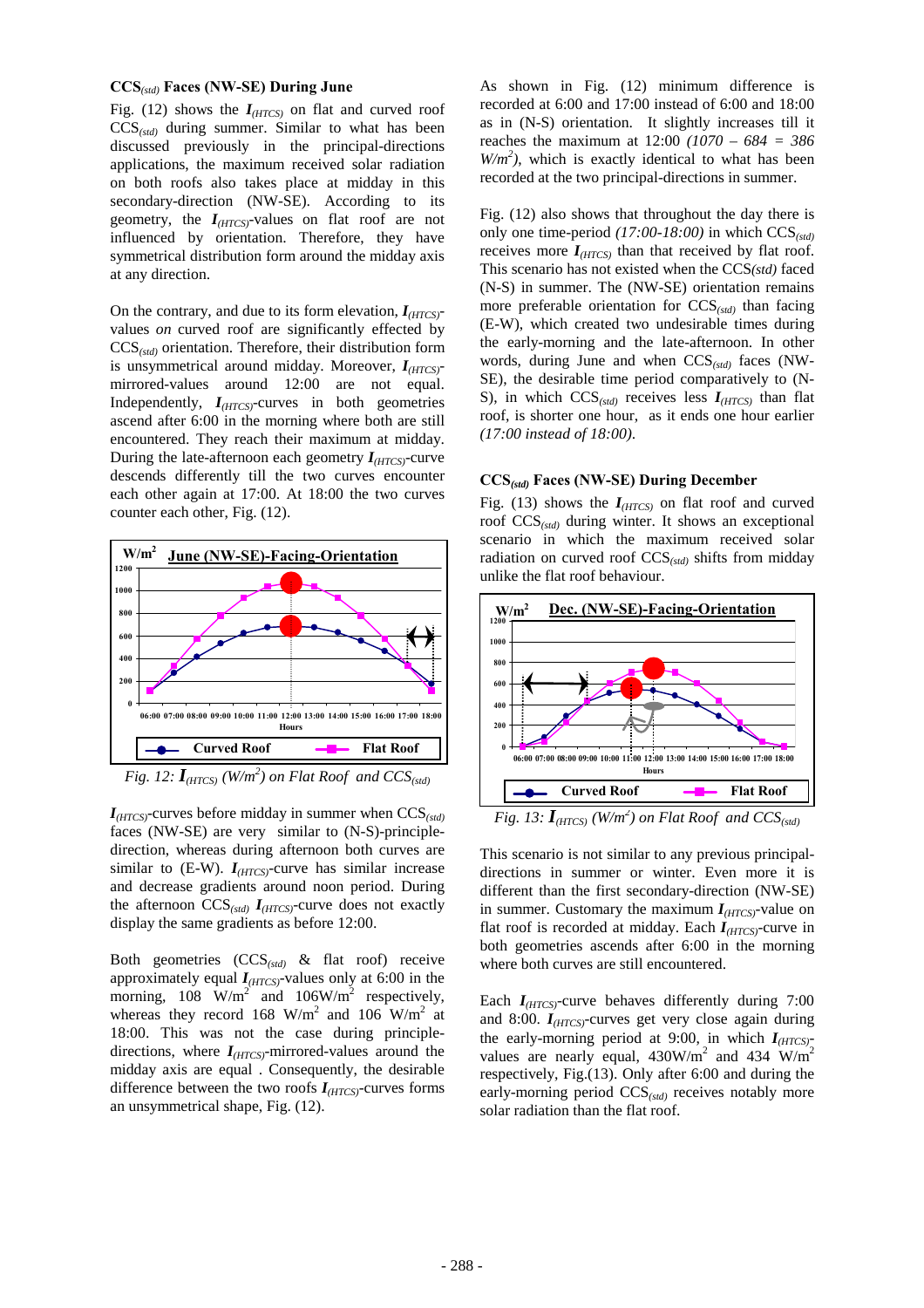On the contrary to what has been observed in summer, the noticeable difference has been delayed 3 hours in the winter morning *(from 6:00 to 9:00)*. As shown in Fig. (13), the difference between the two *I(HTCS)*-curves records its minimum around 9:00 in the morning and the late-afternoon hours *(17:00 &18:00)*. Dissimilar to all previous cases, the maximum difference is not recorded at the peak *(11:00 in this exceptional case)*. Moreover, this maximum difference takes place at 13:00 *(704– 483*   $= 221$  *W/m*<sup>2</sup>).

#### **CCS***(std)* **Curvature Faces Northeast & Southwest**

This is the second secondary-orientation that the study employs. In this case, the longitudinal axis *(perpendicular on the CCS)* is the (NW-SE) axis. The two halves of CCS*(std)* face NE and SW. This case will be tested independently during summer and winter to clarify in which time of the year can curved roofs significantly reduce the received solar radiation than flat roofs.

### **CCS***(std)* **Faces (NE-SW) During June**

Fig. (14) shows *I(HTCS)* of a flat roof and curved-roof CCS*(std)* during summer. This is an identically reversed scenario of the previous one (NW-SE) *Refer to Fig. (12)*, in which all features and analyses are inversed around the midday axis (12:00).



*Fig. 14:*  $I_{(HTCS)}$  (*W*/ $m^2$ ) on Flat Roof and CCS<sub>(std)</sub>

### **CCS***(std)* **Faces (NE-SW) During December**

Similarly to summer, the winter scenario of this secondary-facing-direction (NE-SW) is identically inversed of the first secondary-facing-direction (NW-SE) in winter, Fig. (15) *Refer to Fig. (13).*



*Fig. 15:*  $I_{(HTCS)}$   $(W/m^2)$  on Flat Roof and  $CCS_{(std)}$ 

## **CONCLUSION**

**SMSR** produced valuable predictions with accurate procedures calculating the total clear sky intensity of solar radiation on the semicircular curved roof (initial case CCS*(std)*), in which CCSR always equals 1 *(A = B)*. At the same geographical latitude, *SMSR* results showed that the ratio between the received solar radiation amount  $W/m^2$  by flat roof differs significantly from that received by sloped surfaces which resemble the form of a curved roof.

By testing the same CCSR at different orientations, the parametrical study and *SMSR* highlighted the magnitude of CCS orientation to control the received solar radiation intensity. It has been noticed that the calculated solar radiation amount on one planar segment varies significantly if either its slope angle or orientation has been slightly changed.

#### **Principal Facing Directions**

At all principal-directions, solar radiation readings, *I(HTCS)-*values, and consequently the resulteddifference due to the geometrical configurations are exactly identical around the midday axis. *I(HTCS)* curves for any geometry are exactly symmetrical around the midday axis. In both summer and winter, regardless to the roof geometry, *I(HTCS)-*peaks are recorded at midday.

Despite of testing only one curvature *(invariable* CCSR *in this paper),* it has been concluded that the generated drops in the  $I<sub>(HTCS)</sub>$  values and distribution forms on the two tested roofs keep varying from case to another due to CCS*(std)* orientation and seasonal variation. But it is clearly noticed that *I(HTCS)-*curves and their shapes are always symmetrical around midday axis. Moreover, regardless of roof forms and relevant to the sun position at 12:00 in summer, which is almost perpendicular to geographical latitudes near the equator  $(23.58^{\circ}N)$  both principalorientations generated identical *I(HTCS)-*values during midday.